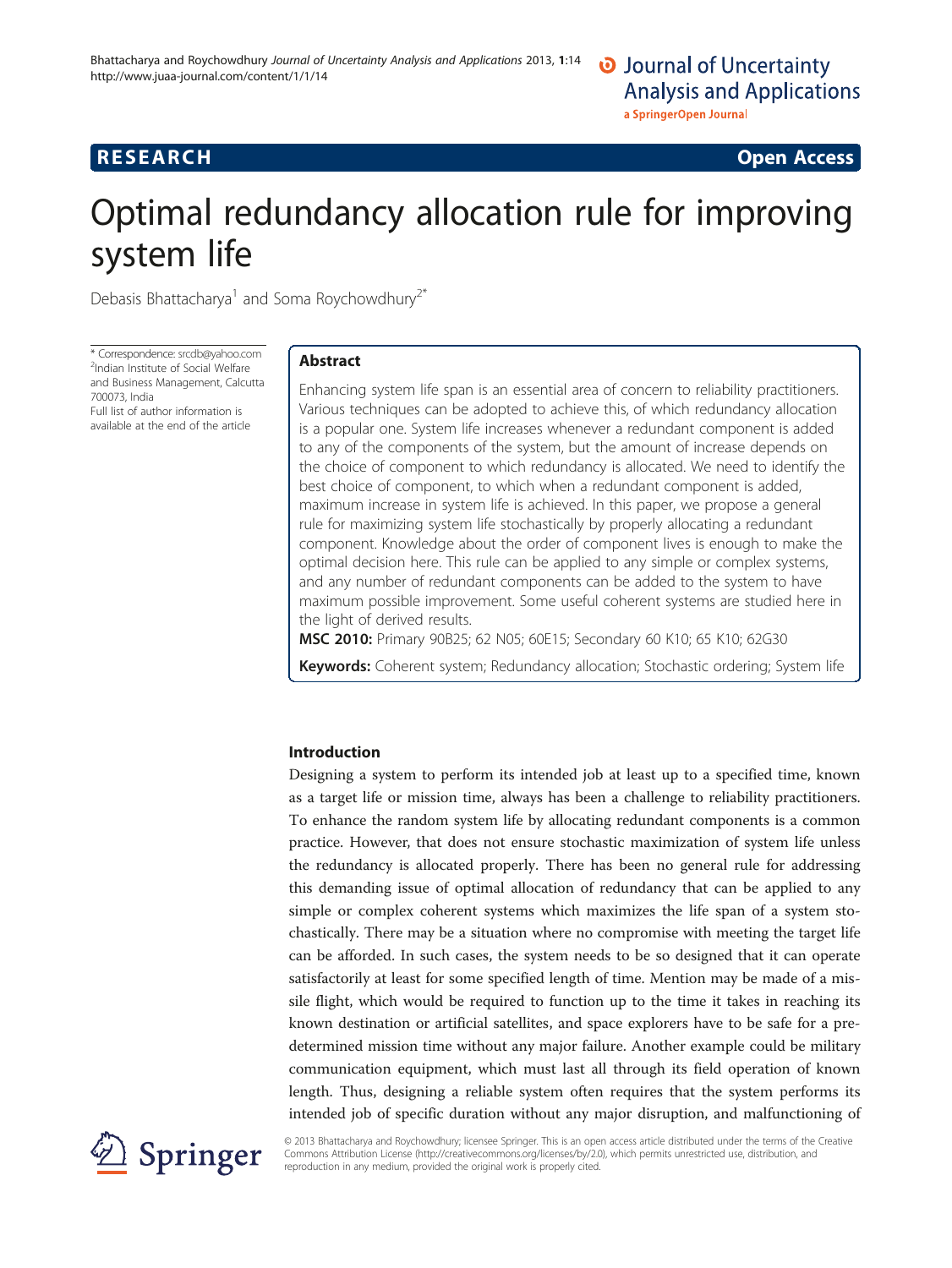any of its constituent components may cause a great loss, which may not be restricted only to a loss of money or time due to malfunction.

It is important to note that the amount of increase in system life is different for a different choice of the components to which the redundant component is to be added. Thus, the issue boils down to attaching the redundant components in an effective manner so as to maximize the system life stochastically.

Generally, there are two commonly used types of redundancies - standby redundancy and active or parallel redundancy. In standby redundancy, a redundant component is attached in such a way that it starts functioning immediately after the failure of the component to which it is attached. Parallel redundancy is used when it is difficult or not possible to replace the failed components during operation of the system. The redundant components are connected in parallel with the components of the system, and they function simultaneously with the original components. In this paper, the active or parallel redundancy at component level is considered to increase the system life stochastically. It has been noted in Barlow and Proschan [[1\]](#page-8-0) that in the case of active redundancy, component-wise redundancy works much better than the system-wise redundancy.

The past work on reliability optimization can be classified as follows: papers solving the issue by focusing on the enhancement of component life [[2-4\]](#page-8-0) and by making provision of adding redundant components [\[5](#page-8-0)-[8\]](#page-8-0). In some recent works, Sheikhalishahi et al. [\[9](#page-8-0)] presented a reliability redundancy allocation problem where they considered some particular system designs. Cao et al. [[10\]](#page-8-0) solved a redundancy allocation problem using a decomposition-based approach in series–parallel systems only. In this paper, we propose a general rule for making an optimal decision to choose a component of a given system to which the redundant component is to be added to stochastically maximize the system life. The method is applicable to any coherent systems in general.

The paper is organized as follows: the present section introduces the work and discusses earlier works in this area. The second section includes preliminaries necessary to develop a method for redundancy allocation, some related definitions, and the result. The third section formulates an optimum allocation rule, using the one which can identify the best choice of component of a system to which the redundant component is to be added to give maximum rise in system life. Applications of the rule to some important coherent systems are included in the fourth section. Finally, the fifth section concludes the work.

### Preliminaries and notation

An *n*-component system is said to be coherent if every component is relevant, i.e., every component has some contribution towards the system performance and if the system is monotone, i.e., the performance of the system improves with the improvement of any component or a subset of components. For the formal definition of an  $n$ -component coherent system, one can refer to Barlow and Proschan [\[1](#page-8-0)].

A system life can be determined from its component lives. Here we decompose a coherent system in a number of subsystems in such a way that the system fails whenever any of the subsystems fail, and a subsystem fails when all of its components fail. Thus, the system life can be obtained from the subsystem lives.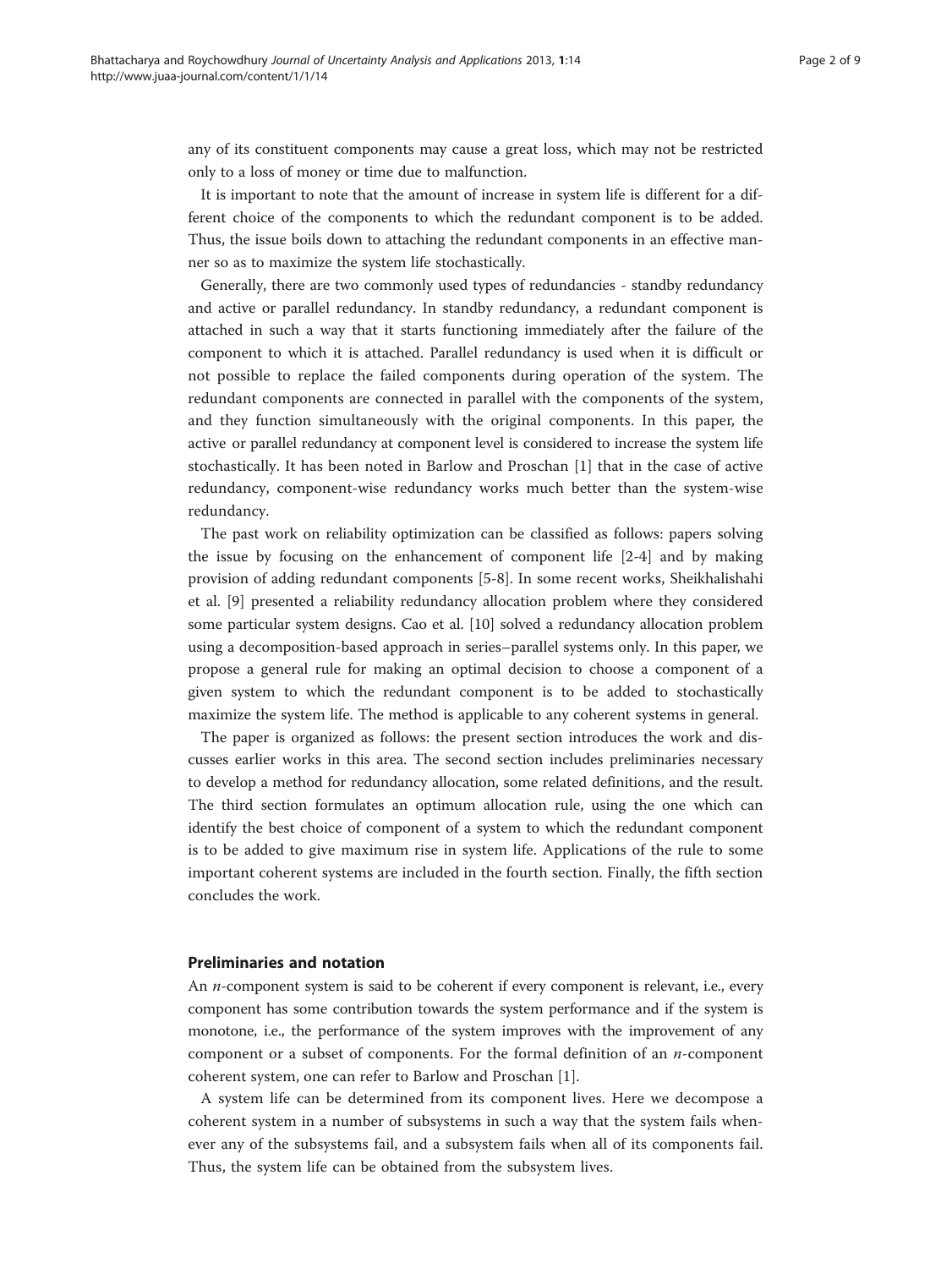<span id="page-2-0"></span>Next, the concept of stochastic order and stochastic equality of two variables are given below which will be used in the sequel.

Let  $F$  and  $G$  be two probability distribution functions on real line  $R$ . Let two random variables  $X$  and  $Y$  be distributed according to  $F$  and  $G$ , respectively.  $F$  is stochastically larger than G if

$$
F(x) \le G(x) \text{ for all } x \in R.
$$

In this case, we have  $P(X \ge t) \ge P(Y \ge t)$  for all t. This means that X exceeds a fixed number with a higher probability than  $Y$  does. In other words,  $X$  is said to be stochastically larger than *Y*. In the notation,  $X_i \geq_{st} X_j$ .

Two random variables  $X$  and  $Y$  are said to be stochastically equal or simply equal in distribution if

$$
P(X \le t) = P(Y \le t) \text{ for all } t.
$$

It is denoted by  $X =_{st} Y$ .

In this paper, we develop a rule for selecting a component (optimal solution) for which system life is stochastically maximized, i.e., the chance of increase in system life being maximum is greatest when a redundant component is attached to it. The notion of stochastic ordering of component lives is used to formulate the rule for getting the solution. Let  $X_1, X_2, ..., X_n$  be independently distributed random lives of the components of an n-component coherent system. By the definition of stochastic ordering of random variables, it can easily be seen that the order of the component lives implies and is implied by the order of component reliabilities, i.e., if reliability of a component is more than that of the other, then it is more likely to have longer life, or vice versa. If  $X_i$  be the life of the *i*th component having reliability  $p_i(t)$  at time t, and  $X_i$  be the life of the *j*th component having reliability  $p_i(t)$ , then

if and only if 
$$
X_i \geq_{st} X_j
$$
  
i.e., 
$$
P(X_i > t) \geq P(X_j > t), \text{ for all } t
$$

$$
p_i(t) \geq p_j(t), \text{ for all } t.
$$
 (1)

Thus, in case the order of component reliabilities is known, the problem can be solved in a similar manner as will be discussed in this paper.

An implication of stochastic ordering between two random variables is now stated below, which will be used in interpreting the result discussed in Theorem [1](#page-4-0) in the next section.

If  $X_i \geq_{st} X_j$ , then  $P(X_i > X_j) \geq P(X_i > X_i)$ , i.e., if  $X_i$  is stochastically larger than  $X_i$ , the chance of  $X_i$  being larger than  $X_i$  is more, since

$$
P(X_i > X_j) = \int_{x_j = -\infty}^{\infty} P(X_i > x_j) dF_{X_j}(x_j) \ge \int_{x_j = -\infty}^{\infty} P(X_j > x_j) dF_{X_j}(x_j), \text{ by (1)}
$$
  
= 
$$
\int_{x_j = -\infty}^{\infty} (1 - F_{X_j}(x_j)) dF_{X_j}(x_j) = 1 - \frac{1}{2} = \frac{1}{2}.
$$
 (2)

In a group of competing system designs, if the system life for a certain design is stochastically larger than that of the other, the corresponding system reliability will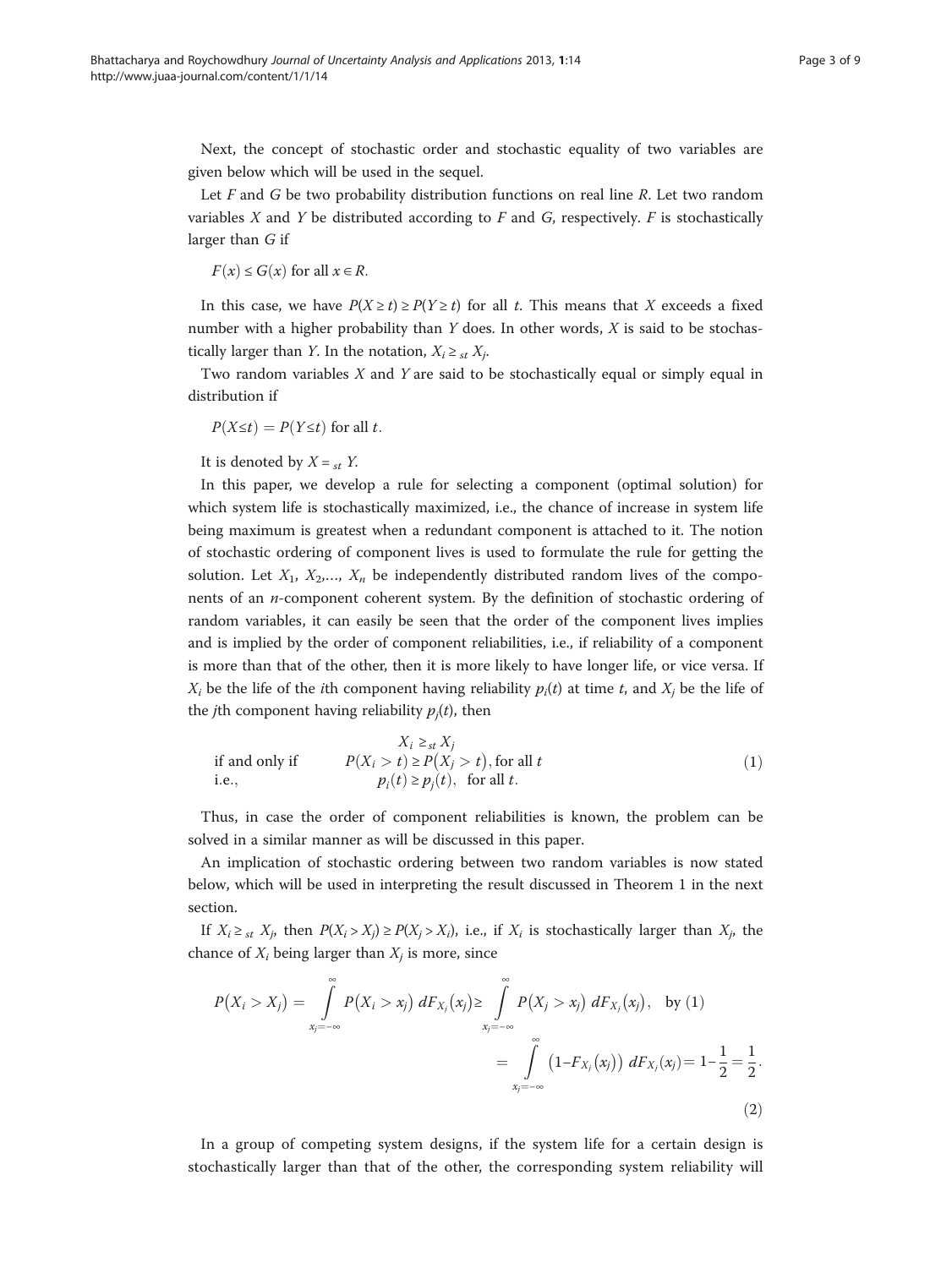<span id="page-3-0"></span>also be more, by similar reasoning as in [\(1](#page-2-0)). If  $T_1$  and  $T_2$  are system reliabilities for two different designs, then

if and only if 
$$
T_1 \geq_{st} T_2
$$

$$
P(T_1 > t) \geq P(T_2 > t), \text{ for all } t.
$$
 (3)

In Theorem [1](#page-4-0), we find the optimal solution that gives stochastically largest system life. By (3), the same solution will also maximize the system reliability.

Throughout the paper, by equality  $(')$  of random variables (random lives), we mean stochastic equality; by ' $\geq$ ' and ' $\leq$ ' between two random variables, we indicate 'stochastically larger' and 'stochastically smaller', respectively. Similarly, 'smaller (larger)' indicates 'stochastically smaller (larger)', and 'equal' indicates 'stochastically equal'.

Now consider  $X_1$ ,  $X_2,..., X_n$ , independently distributed random lives of the components of an *n*-component system which is decomposed into *k* subsystems,  $C_1$ ,  $C_2$ ,...,  $C_k$ , of sizes  $n_1$ ,  $n_2$ ,...,  $n_k$ , respectively. Note that  $\sum$ k  $\frac{i-1}{1}$  $n_i \geq n$ , when the subsystems are overlapping, i.e., one component may belong to more than one subsystem. Non-overlapping

subsystems do not share any components. For a system with non-overlapping subsys-

$$
tems, \sum_{i=1}^{k} n_i = n.
$$

Let  $C_i = \{i_1, i_2, ..., i_{n_i}\}\)$ , where  $i_j$  is the jth component of the *i*th subsystem  $C_i$ ,  $j = 1$ , 2,...,  $n_i$ ,  $i = 1, 2,..., k$ . Let  $Y_i$  be the life of the *i*th subsystem,  $C_i$ , i.e., the largest of the lives of all components belonging to  $C_i$ .

It is known that a coherent system is always monotone, which indicates that the reliability of a coherent system increases with the improvement of any component or a subset of components. When a redundant component is added to a system component in parallel, the component reliability increases. Thus, the system reliability increases (non-decreases) when a redundant component is added to any of the components of a coherent system. Using redundancy improves system life as well. Let us now prove the following result:

## Result

The system life increases (non-decreases) when a redundant component is added to any of the components of the system.

Proof The system life can be written as

$$
T = \min_{1 \le i \le k} \max_{j \in C_i} X_j = \min_{1 \le i \le k} Y_i \tag{4}
$$

where  $Y_i = \max_{j \in C_i} X_j$  is the life of the *i*th subsystem, which is the maximum of the component lives of the ith subsystem. The component having a maximum life among the lives of all components in the ith subsystem, by failing, will cause the subsystem to fail. The system life, as given in (4), will be the minimum of the lives of all subsystems.

Let U be the random life of the redundant component, which is independent of  $X_1$ ,  $X_2, ..., X_n$ .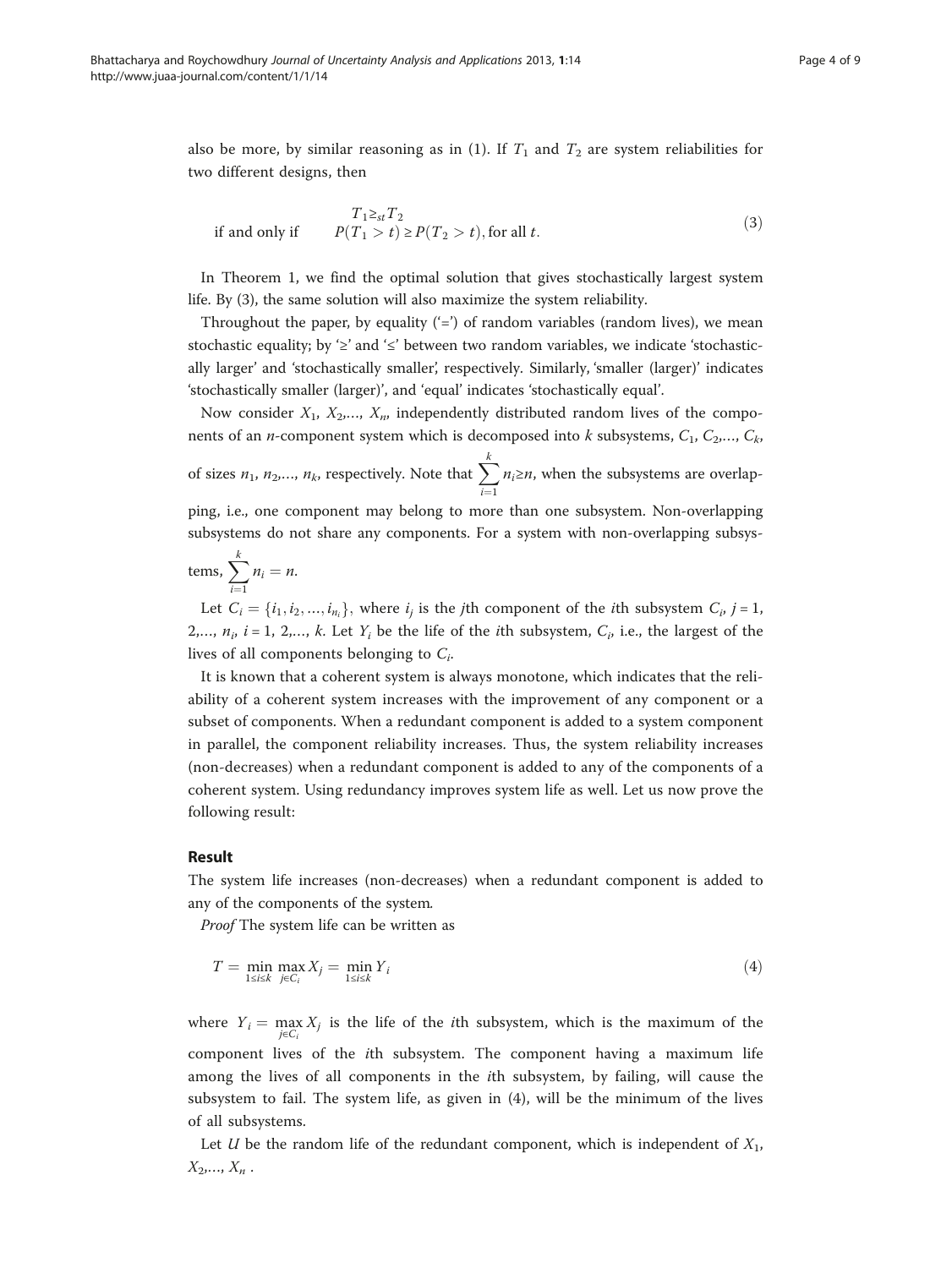<span id="page-4-0"></span>Suppose  $Y_{(1)}$  to be the smallest of the subsystem lives, i.e.,  $Y_{(1)} = \min_{1 \le i \le k} Y_i$ , and  $Y_{(2)}$ to be the second smallest. When a redundant component having a random life  $U$  is added to a system component, one of the following cases may occur:

Case 1. The redundant component is added to the subsystem with the smallest life, where  $U$  will be one of the following:

(i)  $U \leq Y_{(1)}$ (ii)  $Y_{(1)} < U < Y_{(2)}$ (iii)  $Y_{(1)} < Y_{(2)} < U$ 

Case 2. The redundant component is added to some other subsystem (not to the one with the smallest life).

In case 1(i), again  $Y_{(1)} = \min_{1 \le i \le k} Y_i$ . The system life will remain unchanged.

In 1(ii),  $U = \min_{1 \le i \le k} Y_i$ . The system life will increase from  $Y_{(1)}$  to U.

In 1(iii),  $Y_{(2)} = \min_{1 \le i \le k} Y_i$ , and the system life will increase from  $Y_{(1)}$  to  $Y_{(2)}$ .

In case 2, there will be no change in system life.

Hence, the result follows.

Our objective is to select the system component which gives maximum rise in the system life when a redundant component is added to it. The next section proves a theorem to get the optimal solution.

## Optimum allocation rule

Suppose  $T_i$  to be the life of the *j*th subsystem  $C_i$ , if the redundant component is attached to a component belonging to  $C_j$ ,  $j = 1, 2,..., k$ .

Now we see how the system life changes if a redundant component  $(s)$  is added to a component belonging to  $C_i$ .

If s is added to a component belonging to  $C_p$ , the life of the jth subsystem will become

$$
T_j = Y_j + \max (U - Y_j, 0), j = 1, 2, ..., k.
$$
\n(5)

Now suppose  $Y_{(1)}, Y_{(2)},..., Y_{(k)}$  to be the ordered subsystem lives. Then, ([4](#page-3-0)) becomes  $T = Y_{(1)}$ .

The following result helps select the subsystem to a component of which the redundant component is to be added in order to have maximum system life.

## Theorem 1

Increase in system life is stochastically maximum when a redundant component is added to a component belonging to the subsystem with the smallest life.

Proof Here one of the following three cases may occur:

(i) 
$$
U \le Y_{(1)} \le Y_{(2)} \le ... \le Y_{(k)}
$$
  
\n(ii)  $Y_{(1)} \le Y_{(2)} \le ... \le Y_{(k)} \le U$   
\n(iii)  $Y_{(1)} \le Y_{(2)} \le ... \le Y_{(i)} \le U \le Y_{(i+1)} \le ... \le Y_{(k)}, i = 1, 2, ..., (k-1)$ 

Now let us see how system life changes in the three scenarios.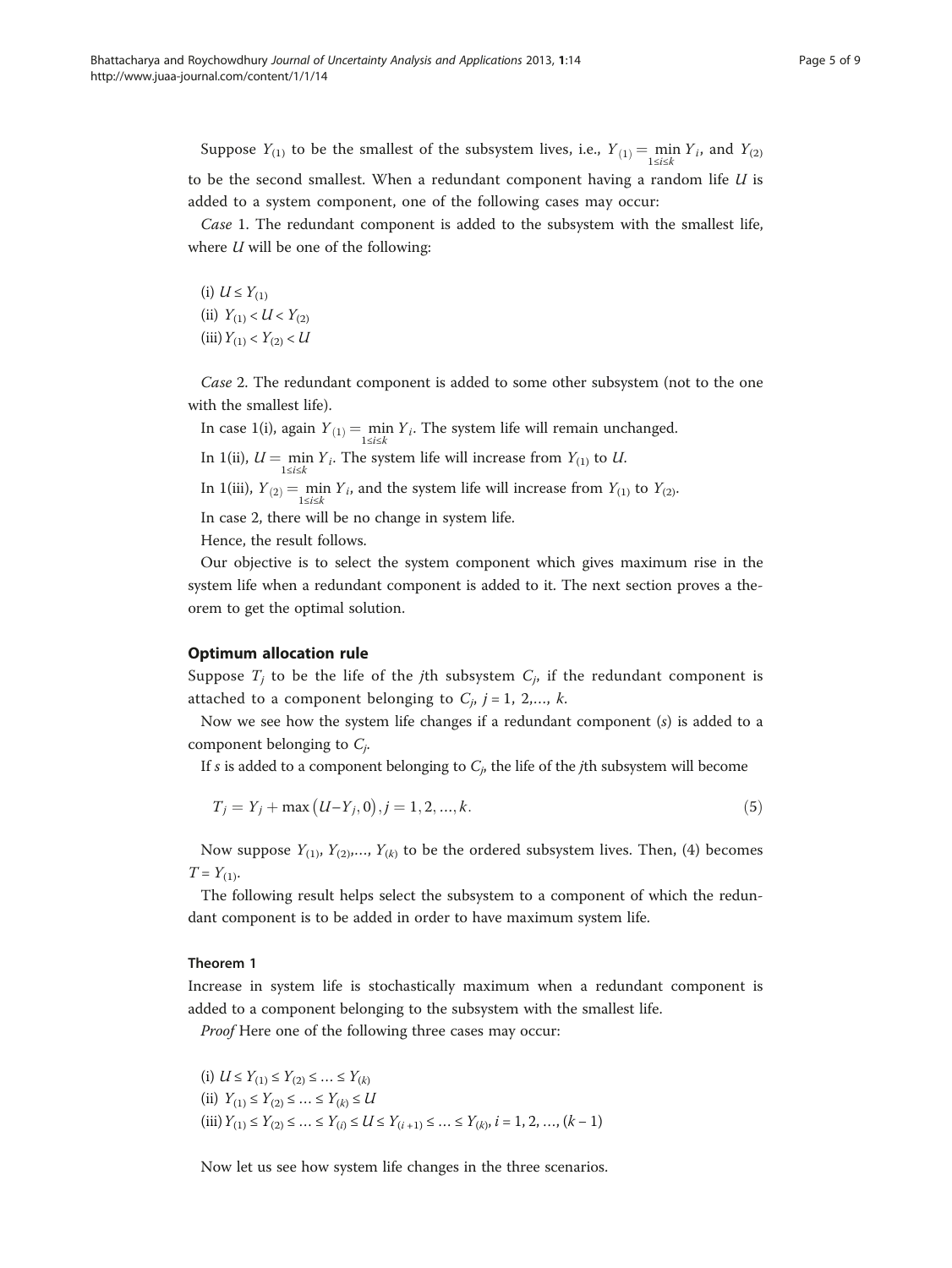(i) If  $U \le Y_{(1)} \le Y_{(2)} \le ... \le Y_{(k)}$ , then by ([5\)](#page-4-0),  $T_i = Y_i$ , for all  $j = 1, 2, ..., k$ , and system life,  $T = Y_{(1)}$ .

Thus, in this situation, the system life will remain the same no matter which subsystem component the redundant component is added to.

- (ii) If  $Y_{(1)} \le Y_{(2)} \le ... \le Y_{(k)} \le U$ , by ([5](#page-4-0)),  $T_j = U$  for all  $j = 1, 2,..., k$ , and therefore, if s is added to a component belonging to the subsystem having the smallest system life  $Y_{(1)}$ , the life of that subsystem will then be U, and hence, the system life will be the smallest of other  $Y_{(i)}$ 's, i.e.,  $T = Y_{(2)}$ , which is greater than  $Y_{(1)}$ . However, if s is added to a component belonging to any other subsystem, the minimum of subsystem lives will then be  $Y_{(1)}$ , and hence, the system life will then be  $T = Y_{(1)}$ . Thus, in this situation, the optimal choice of subsystem should be the subsystem having the smallest life. The redundant component should be added to a component belonging to the subsystem having the smallest life in order to increase the system life.
- (iii) If  $Y_{(1)} \leq Y_{(2)} \leq ... \leq Y_{(i)} \leq U \leq Y_{(i+1)} \leq ... \leq Y_{(k)}$ , by (5),  $T_i = U$ , for all j such that  $Y_{(i)} \leq U$ , and  $T_i = Y_{(i)}$ , for all j such that  $Y_{(i)} \geq U$ . Therefore, if s is added to a component belonging to any subsystem having life  $\geq U$ , the system life will be  $T = Y_{(1)}$ . If s is added to a component belonging to a subsystem having life ≤ U, but ≥  $Y_{(1)}$ , then also the system life will be  $T = Y_{(1)}$ . However, if s is added to a component belonging to a subsystem having the smallest life, the system life will increase to  $Y_{(2)}$ .

Thus, in this case, also the optimum choice is the subsystem having the smallest life.

Combining all three cases, it is clear that the optimum choice of subsystem is the one that has the smallest life.

The statement 'increase in system life is stochastically maximum' in the theorem is equivalent to the 'chance of increase in system life being maximum is greatest', by the same reasoning as in [\(2](#page-2-0)).

Next, we determine which component of the selected subsystem should be chosen in order to get maximum system life. Suppose  $C_i$  to be the selected subsystem. Its life is

$$
Y_i = \max_{j \in C_i} X_j = X_{(n_i)} \tag{6}
$$

where  $X_{(1)}$ ,  $X_{(2)}$ ,...,  $X_{(n_i)}$  are the ordered component lives of subsystem  $C_i$ .

Adding s to a subsystem is the same as adding s to any of the  $n_i$  components, but since those components may also belong to some other subsystems, we need to take care of this fact while choosing the component to which s will be attached.

If  $U \leq X_{(n_i)}$ , by (6), the subsystem life  $Y_i = X_{(n_i)}$ .

If  $X_{(n_i)} \leq U$ , by (6), the subsystem life  $Y_i = U$ .

For a system with overlapping subsystems, the decision of choosing a component is based on other subsystems where the components belong to. We consider the lives of those subsystems that contain the components of the selected subsystem, and find the smallest of them. Following the same logic as in Theorem [1](#page-4-0), the corresponding component is the component that maximizes the system life.

Suppose  $C_i$  to be the subsystem with the smallest life. Let  $C_i = \{i_1, i_2, ..., i_n\}$ , where  $i_1$ ,  $i_2, ..., i_{n_i}$  are  $n_i$  components belonging to  $C_i$ . Let the component  $i_j$  ( $j = 1, 2, ..., n_i$ ) belong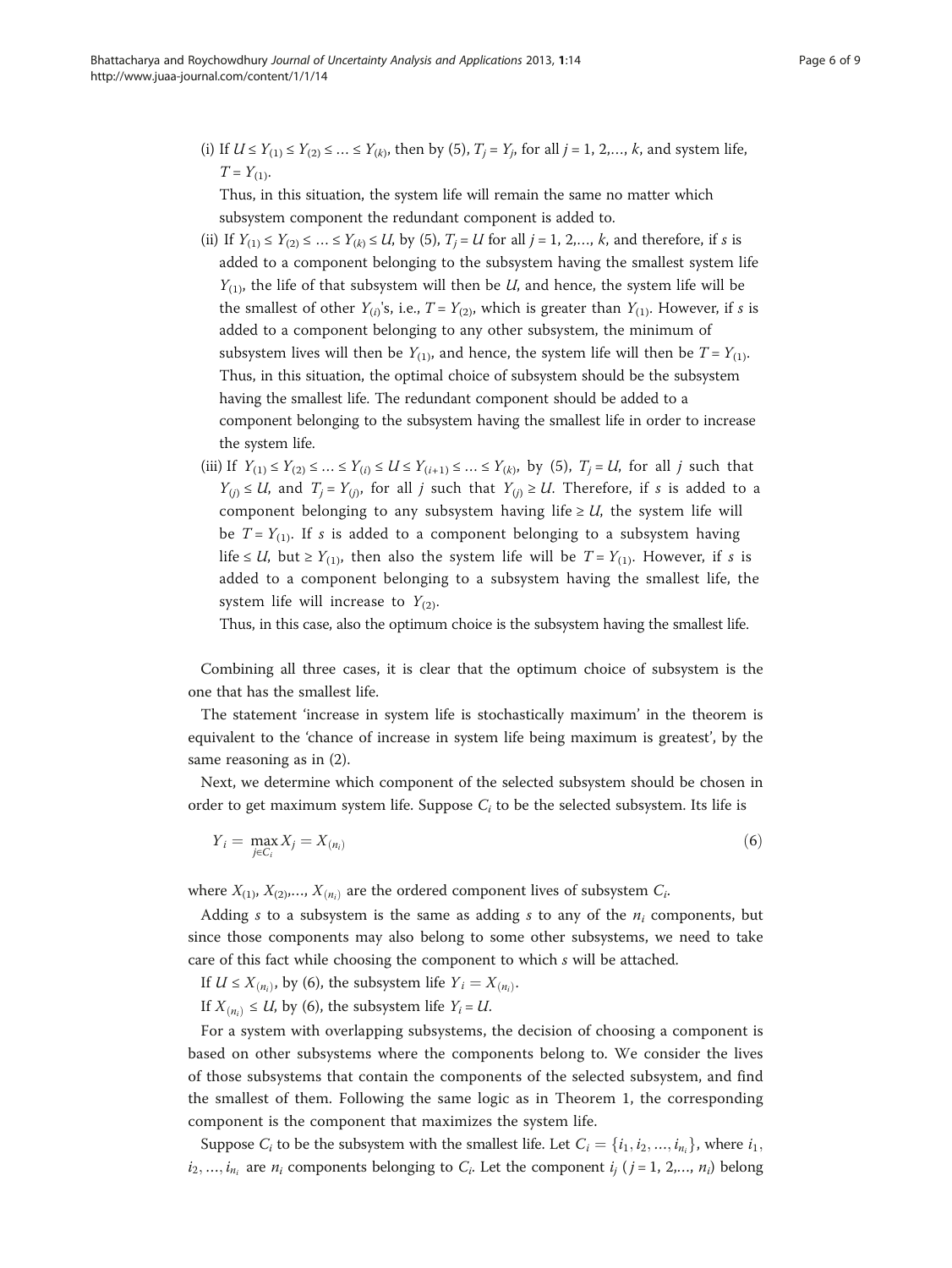<span id="page-6-0"></span>to other  $m_j$  (≥ 0) subsystems  $C_1^{(i_j)}, C_2^{(i_j)}, ..., C_{m_j}^{(i_j)}$  (these are nothing but  $m_j$  subsystems from  $C_1, C_2,..., C_k$ , except  $C_i$ ), whose lives are, respectively, denoted by  $Y_1^{(i_j)}, Y_2^{(i_j)}, ..., Y_{m_j}^{(i_j)}$ . Let  $Y_{h_i}^{(i_j)}$  be the subsystem life, the smallest among the lives of all subsystems (except  $C_i$ ) that contain the component  $i_j$ , i.e.,

$$
Y_{h_j}^{(i_j)} = \min_{1 \leq l \leq m_j} Y_l^{(i_j)}, \quad j = 1, 2, ..., n_i
$$

For each of components  $i_1, i_2, ..., i_{n_i}$ , we may get one such subsystem. Let their lives be  $Y_{h_1}^{(i_1)}, Y_{h_2}^{(i_2)},..., Y_{h_{n_i}}^{(i_{n_i})}$ , respectively. Following the logic used in proving Theorem 1, the component corresponding to the smallest life among  $Y_{h_1}^{(i)}, Y_{h_2}^{(i)}, ..., Y_{h_{n_i}}^{(i)}$  will be chosen. Thus, we can write the following: Choose component  $i_i$  (to which the redundant component s will be attached to achieve maximum increase in system life) if

$$
Y_{h_j}^{(i_j)} = \min_{1 \le q \le n_j} Y_{h_q}^{(i_q)}
$$
\n(7)

Note that in case the subsystem with the second smallest life does not contain any of the components of the subsystem with the smallest life, it does not matter which component of the latter subsystem (one having the smallest life) the redundant component is added to, because in this case, the life of the subsystem with the second smallest life will not change, but the life of the other subsystems may increase when s is added. The system life will then be the minimum of  $Y_{(2)}$ , the second smallest subsystem life, and max( $U$ ,  $Y$ <sub>(1)</sub>), the larger between the redundant component life and the smallest subsystem life, i.e., system life  $T = min(Y_{(2)}, max(U, Y_{(1)})).$ 

In case of systems with non-overlapping subsystems, the redundant component can be added to any of the components belonging to the smallest life subsystem. The rise in system life will be the same, and that will be the maximum.

Note that the method discussed above can be used for adding any number of redundant components. The components should be added one at a time.

#### Application of the rule

Let us first consider some commonly used systems and see how the rule works to identify the component which gives maximum rise in system life when the redundant component is added to it.

In an *n*-component series system, there are  $n$  subsystems, each having a single component. Hence, by Theorem 1, the component (which is also a subsystem, in this case) with the smallest life is to be chosen for adding the redundant component in order to maximize the system life.

For an  $n$ -component parallel system, since there is only a single subsystem of size  $n$  and none of the components can belong to any other subsystem, the redundant component can be added to any of the components in parallel. The increase in system life will be the same, and that will be the maximum.

Consider a series–parallel system, where components 2 and 3 are in parallel and component 1 is in series to the parallel structure connecting components 2 and 3.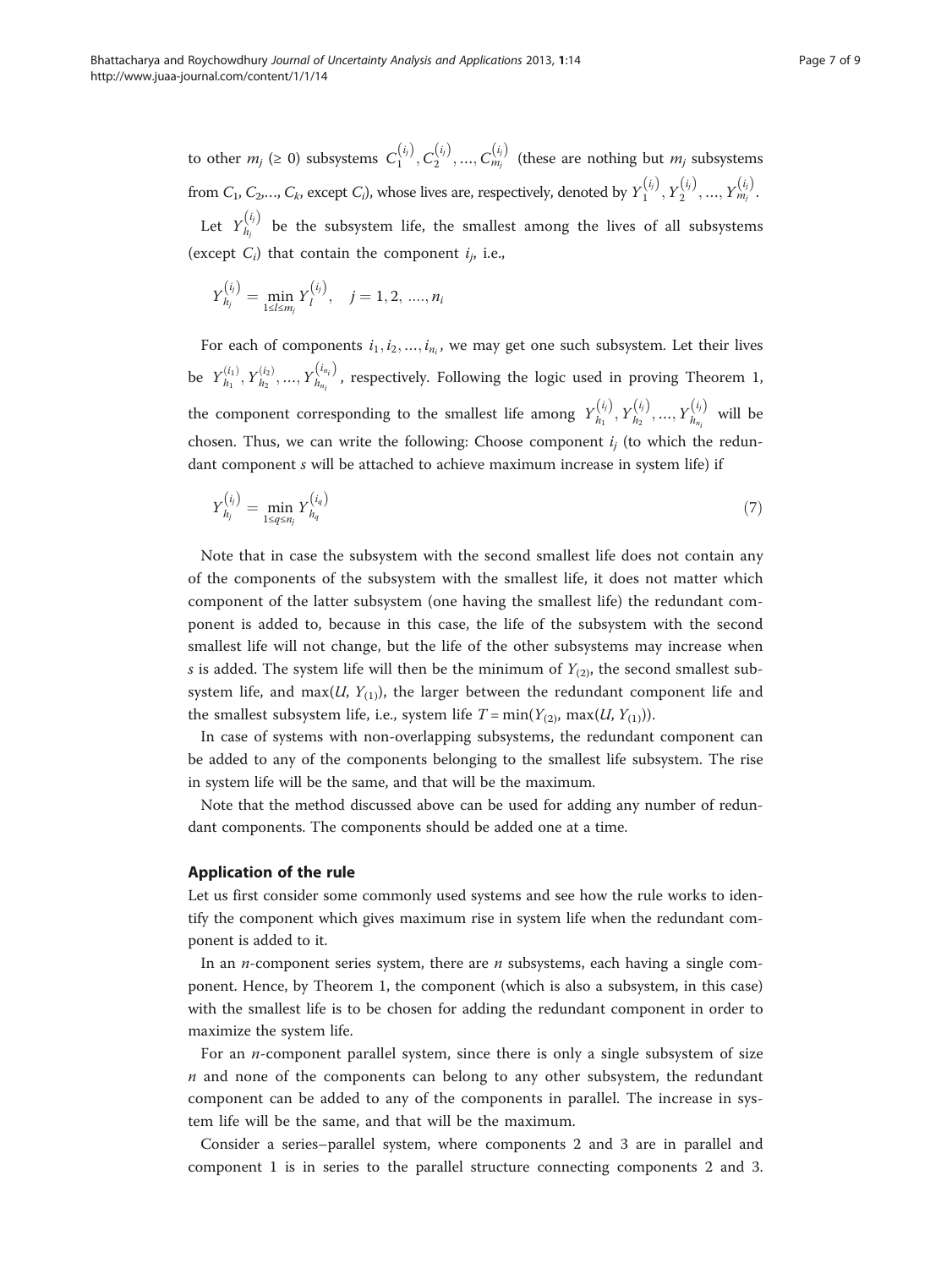Here, there are two subsystems, {1} and {2, 3}, which are non-overlapping. If life of component 1 is less than that of the larger of components 2 and 3, then by Theorem [1](#page-4-0), the redundant component should be added to component 1. Otherwise it should be added to any one of components 2 and 3 to get the maximum system life. Exactly similarly we can solve the problem for a hi-fi system, where components 1 and 2 are in parallel, components 4 and 5 are in parallel, and both of them (parallel structures) are in series with component 3, thus having a series–parallel structure with non-overlapping subsystems.

For a parallel–series system, where components 1 and 2 are in series and component 3 is in parallel to them (that series), the subsystems are {1, 3} and {2, 3}. Without loss of generality, suppose the life of component 1 to be smaller than that of component 2. Then, the life of subsystem {1, 3} will be less. This subsystem has two components, namely, 1 and 3, of which component 3 belongs to another subsystem. Hence, by [\(7](#page-6-0)), the redundant component should always be added to component 3, which gives maximum rise in system life.

## An application to a bridge system

Let us consider a complex system, like a bridge system, as shown in Figure 1.

Let the order of the component lives be  $X_2 < X_4 < X_1 < X_3 < X_5$ . The subsystems of this system are  $\{1, 2\}$ ,  $\{1, 3, 5\}$ ,  $\{2, 3, 4\}$ , and  $\{4, 5\}$ , whose lives are, respectively,  $X_1$ ,  $X_5$ ,  $X_3$ , and  $X_5$ , of which  $X_1$  is the smallest. Hence, by Theorem [1,](#page-4-0) subsystem  $\{1, 2\}$  is to be chosen. Its components, 1 and 2, also belong to subsystems  $\{1, 3, 5\}$  and  $\{2, 3, 4\}$ , respectively. Since  $X_5 > X_3$ , the life of subsystem  $\{2, 3, 4\}$  is smaller, and hence, by [\(7](#page-6-0)), component 2 is to be chosen to which the redundant component should be added so that the chance of getting maximum rise in system life is greatest.

For example, in particular, if  $X_1 = 5$ ,  $X_2 = 2$ ,  $X_3 = 7$ ,  $X_4 = 4$ , and  $X_5 = 9$ , the system life, by ([4\)](#page-3-0), is 5. If we add the redundant component having life  $U = 8$  to component 2, the system life becomes 8. If we added it to component 1, the system life would then be 7. If we added it to component 3 or 4 or 5, the system life would not have changed then, and that would be 5.

Now suppose the order of the component lives to be  $X_2 < X_4 < X_1 < X_5 < X_3$ . Then, the subsystem lives are,  $X_1$ ,  $X_3$ ,  $X_3$ , and  $X_5$ , respectively, for subsystems {1, 2}, {1, 3, 5},